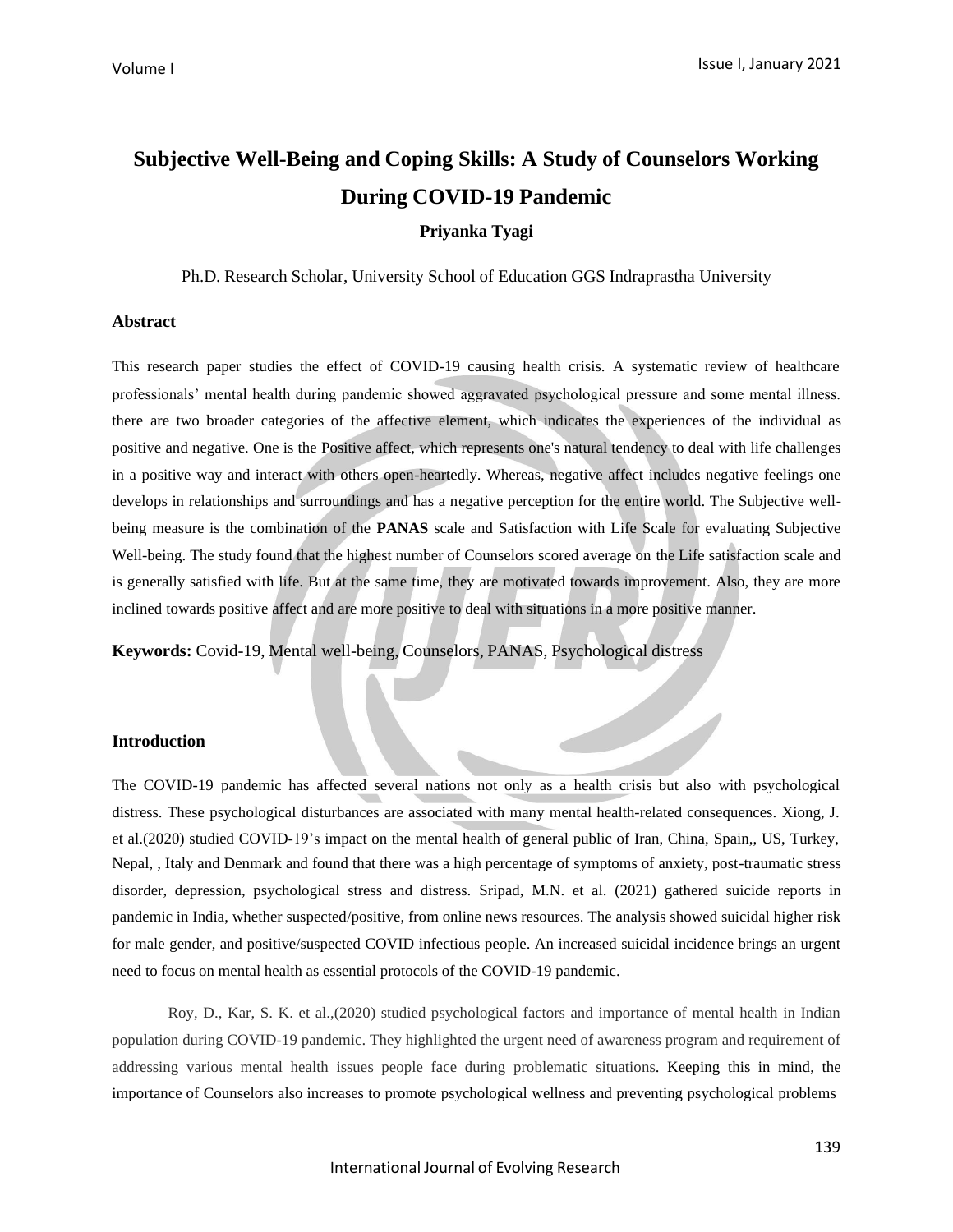in society. Amla et al. (2006) explained that counselors with good psychological health and can cope successfully with their problems can provide more effective services for the society. Mc Leod & Mc Leod (2014) cited some essential qualities that counselors should master to provide effective counseling services like demographic differences, types of disabilities, ethics in counseling, confidentiality, subjective well-being, and more. Importance of understanding the well-being of counselor's part and clients' to ensure successful counseling sessions.

However, Counselors are also humans and could experience burnout, stress, variable life satisfaction, positive and negative emotion, and more. Since, counselors are aware of various techniques to promote positive mental health, but at the same time, subjective well-being matters. Moreover, the professional practice of counselors in itself can be a source of challenges that may have psychological costs. According to Gray-Toft et al. (1981) people associated with health care are more intended to develop work discontent. Professional satisfaction and wellbeing of people working in health care services could be influenced by stress and burnout. A systematic review of healthcare professionals mental health during pandemic showed aggravated psychological pressure and some mental illness (Vizheh, M., Qorbani, M. et al., 2020). Coral, M.(2012) conducted a research focusing on the issues related to burnout and job satisfaction of HIV/AIDS Counselors. The study analyzed the levels of burnout, job satisfaction and personality and inter-relationship between all of these three variables. Also, they focused the impact of different types of personality on burnout and job satisfaction. Findings showed that more than 50 per cent of the respondents scored average on all the five factors of personality. 34 percent respondents demonstrated moderate level of burnout whereas job satisfaction was reported from low to moderate.

Huat(2018) found that the Counselors were highly exposed to stress and burnout. Gutierrez and Mullen (2016) conducted a study on counselors in school and found the higher burnout level of counselors decline their performance while providing counseling services at school level. Similarly, Friedman and Mullen et al.(2017) concluded that the school counselors with a high level of stress and burnout have a low level of job satisfaction.

satisfaction, i.e., experiencing the life as a superset and as a subset, i.e., family, friends, relationships, etc. The affective element indicates the emotions, feelings, and moods. Based on experiences faced by individuals, this domain could be negative as well as positive or as pleasant or unpleasant. Basically, there are two broader categories of the affective element, which indicates the experiences of the individual as positive and negative. One is the Positive affect, which represents one's natural tendency to deal with life challenges in a positive way and interact with others with open-heartedly. Whereas, negative affect includes negative feelings one develops in relationships and surroundings and have a negative perception for the entire world. Affective and cognitive reactions at work place affect the mental health as well as work efficiency of the individual. According to Amti(2010); Illies et al.(2010); Mathews et al.(1987) various indicators psychological functioning are linked with job affect and satisfaction. Diener (2000) explained subjective well-being in relation with people's cognitive and affective experiences of their lives. The cognitive element refers to one's life

Irrespective of psychological challenges, people with better-coping styles can adapt themselves in any situation. Coping is a process in which an individual uses cognitive and behavioral skills to manage demands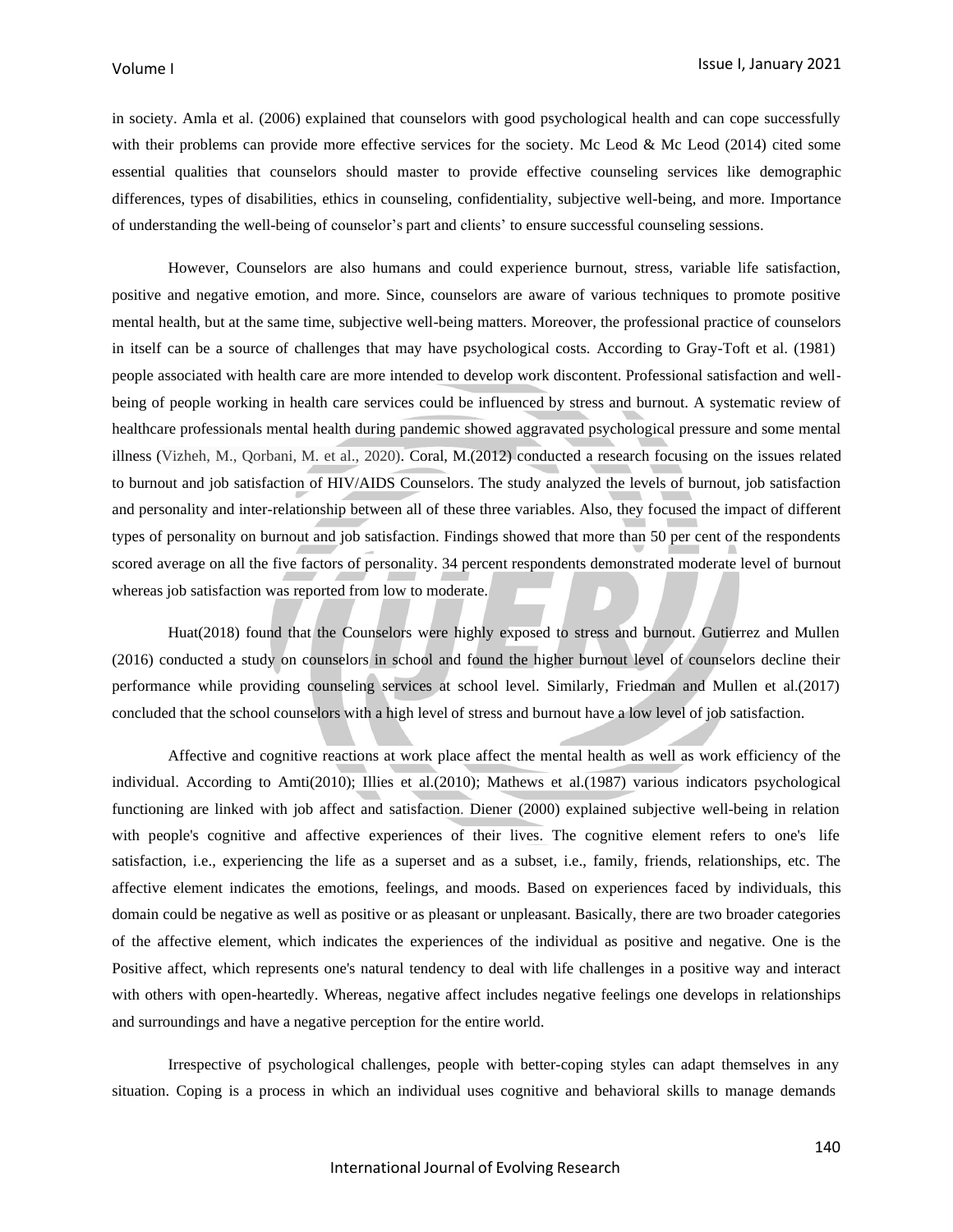externally or stressful conditions effectively (De Ridder, 1997). According to Lazarus and Folkman's (1987) transactional theory, the transaction between an individual and the immediate environment can affect the well-being of the individual. For this, one's coping skills need to put efforts to bring equilibrium between self and situation by involving cognitive and behavioral aspects of one. Also, prior experiences dealing with stressful situations could be helpful to prevent the individual from stress. Along with this, people's health get affected with the strategies they use for coping (Kraag et al., 2006) with their pertinence for subjective well-being (e.g. Parsons et al.,1996, Lyubomirsky and Sheldon, 2006). According to Endler et al.( 1994), coping strategies are generally contextual in nature which can be effective in one context and not in others.

A study conducted by Jordaan et al. (2007), showed that the counselors who were actively using their coping skills to prevent stress showed a low burnout level resulting in better well-being. Jones et al. (2016), found the importance of coping skills to prevent stress and burnout in health workers including counselors. Many studies have shown that counselors are much more psychologically strong when it comes to their daily life hassles. A study conducted by Ismail M. et al.(2017)on The Counselors' Psychological Well-being revealed that the level of psychological well-being is high. The study's findings showed that four dimensions named personal growth, positive relation with others, environmental mastery, and purpose in life scored high level.

Chen, Lin, Wang, & Hou, (2009) did a cross-sectional study on 121 operating nurses of Southern Taiwan. The study revealed that constructive stress coping strategies were more favorable to the right work environment than destructive stress coping strategies. A similar study by Lee, T. S. et al. (2019) conducted on 500 nurses to examine the impact of nurses' coping strategies on their psychological well-being. The data was collected with the help of the self-report questionnaire Brief COPE(**Coping** Orientation to Problems Experienced) for coping skills and Ryff's psychological well-being scale. Results showed that Nurses are more inclined to approach- oriented and avoidant coping strategies and are in better psychological well-being than others. These studies show that an individual's psychological well-being is directly proportional to the working style and a healthy mindset.

Kackin,O. et al (2020) conducted a qualitative study of psychological problems of nurses working with COVID-9 patients in Turkey. Findings showed that nurses were affected adversely in psychological as well as sociological aspect. Although they used short-term coping strategies to cope up with stressful environment but needed psychosocial support too. Similarly Sun,N. et al (2020) studied that negative and positive affects develops gradually in mental health Nurses, but they deal with psychological challenges with self-coping styles.

#### **Objectives**

- 1. To assess the subjective well-being of Counselors working during COVID-19 pandemic.
- 2. To assess coping skills of Counselors working during COVID-19 pandemic.
- 3. To find the correlation between subjective well-being and coping skills of Counselors.

## **Hypothesis**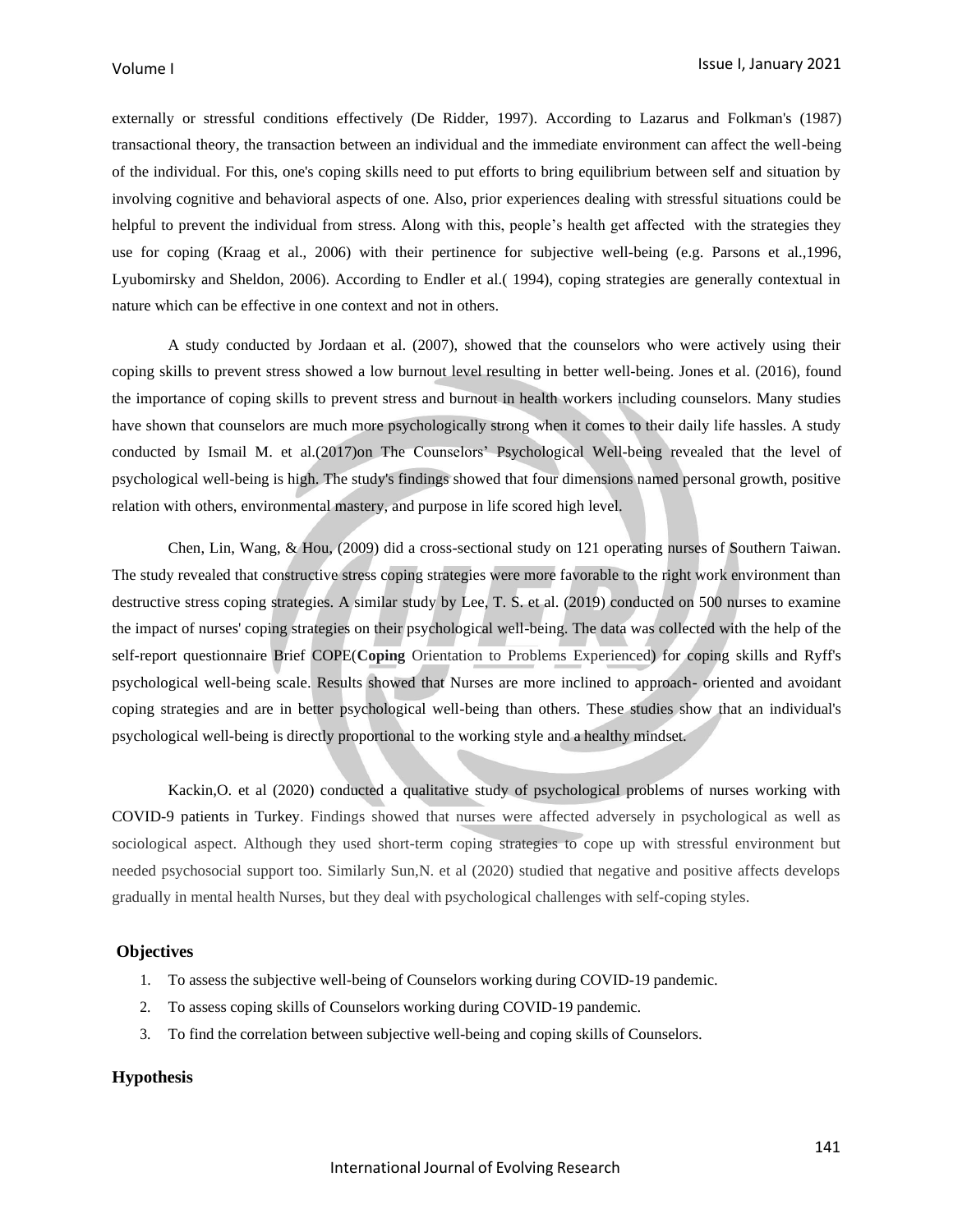1. There is no significant relationship between subjective well-being and coping skills of counselors.

## **Instruments**

The methodology of the study consists of three short questionnaire surveyed constructs:

- 1. The Subjective wellbeing measure is the combination of **PANAS** scale and Satisfaction with Life Scale for evaluating Subjective Wellbeing developed by Ed Diener and colleagues (Pavot & Diener, 1993; Diener et al, 1985).
	- I. The SWLS signifies a short 5- item instrument designed to evaluate global cognitive judgments of one's life satisfaction. The range of the agreement is from 1, "Strongly Disagree" to 7, "Strongly Agree". The higher the value of agreement shows higher sense of life satisfaction. The Satisfaction with Life Scale scores are positively correlated the mental health and can predict the future.
- II. The Positive and Negative Affect Schedule (PANAS) was developed in 1988 by psychologists David Watson, Auke Tellegen & Lee Anna Clark (Mulder, P., 2018).It is a self-report questionnaire that consists of two 10-item scales that has two types of moods to measure both positive and negative affect: Afraid, Ashamed, Alert, Attentive, Determined, Distressed, Jittery, Irritable, Enthusiastic, Hostile, Excited ,Guilty, Inspired, Interested, Nervous, Upset, Strong and Proud. It is a psychometric scale useful to show relationship between positive and negative affect with personality stats and traits. A 5-point scale is used for each item ranging from 1 to 5, i.e. ,"Not at all" to " Extremely". The range is to indicate the extent to which particular person have felt over the past week.
- 2. To assess coping skills by Counselors, Proactive Coping Inventory by Greenglass, E. & Schwarzer, R. (1998) was used which has emerged with positive psychology research. The Proactive Coping Inventory is an inventory to assess skills in coping with distress, as well as those that promote greater well-being and greater satisfaction with life. Originally this inventory consist of seven scales, namely Proactive coping, Reflective coping, Strategic coping, Preventive coping, Instrumental Support seeking, Emotional Support Seeking and Avoidance coping. For the present study we have used only 2 related scales were used namely
	- Proactive coping
	- **Strategic Planning**

In scoring responses, the range is from 1, "not at all true" to 4, "completely true". The Proactive scale consist of 14 items including 3 negative statements for which scoring will be reversed, whereas, Strategic Planning consists of only 4 items with no reverse items.

## **Procedure**

The data collection procedure was administered on Counselors with the help the self-reporting questionnaires for Subjective well-being and coping strategies. The counselors' informed consent was taken before the data collection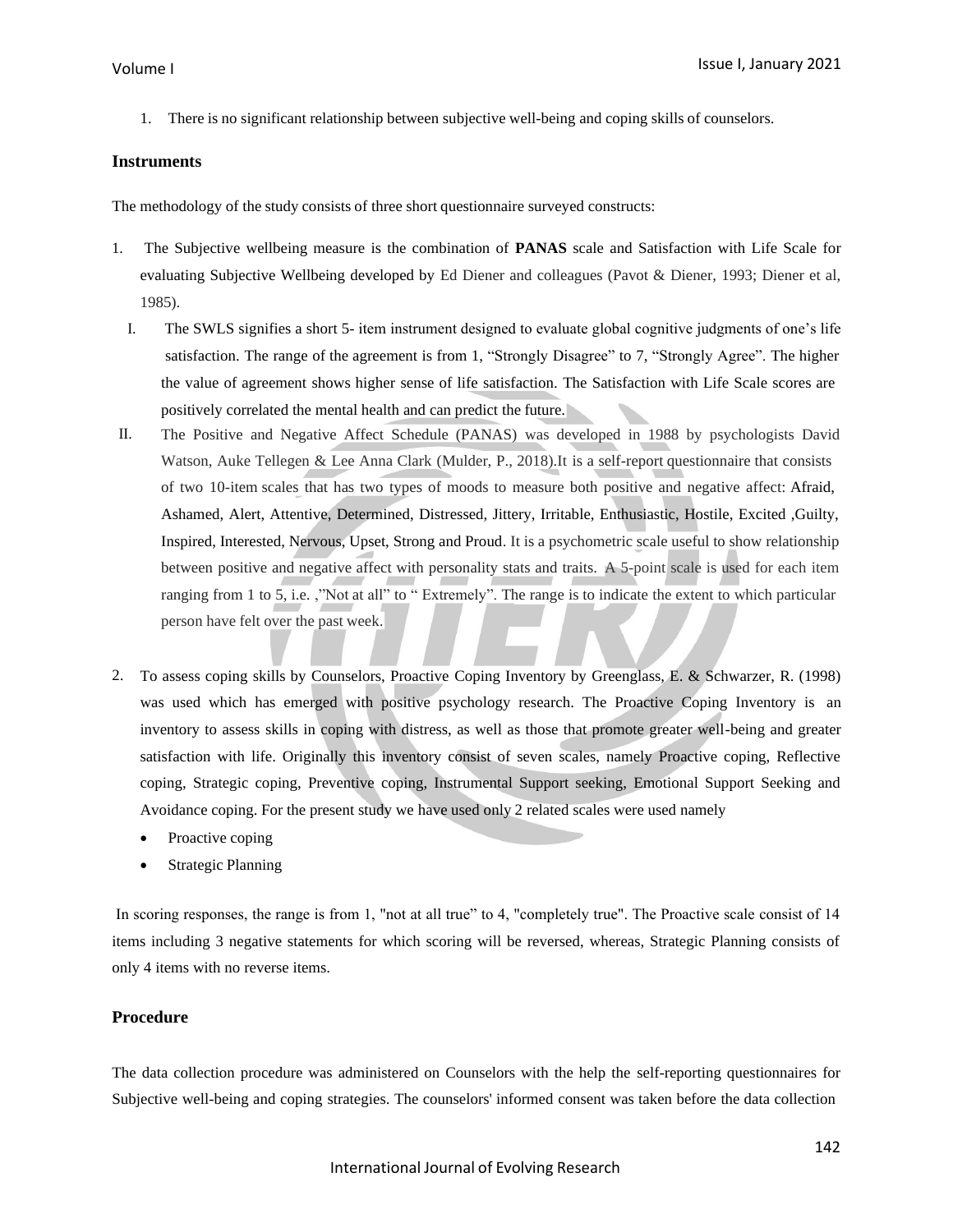as essential ethical guidelines of the American Psychological Association. Due to COVID-19 pandemic, the administration of questionnaires was through Google forms and data sheets were generated.

## **Result and Discussion**

To understand the varying nature of life satisfaction levels, it is essential to realize that one's happiness is related to social relationships. People with a high score have a supportive environment and good relationships with family and friends. Sometimes loss of a dear one could affect the satisfaction level, but over time, the person will bounce back from the loss. Another factor is affecting life satisfaction in the workplace. When the person works full-heartedly and is satisfied with the job profile, then the level of satisfaction automatically gets raised. In contrast, people facing unhealthy relationships with other employees or having a hostile atmosphere at the workplace scores lower in life satisfaction.

Based on data collected from counselors' responses, 9.30% of counselors were substantially dissatisfied with their lives. According to the theory of Satisfaction with Life, people falling in this range may have certain things not going well in their lives. Low levels indicate that some alterations are needed both in attitudes and patterns of thinking as well as in life activities. 11.63% of counselors fall in slightly below average range. People falling in this range may have little but significant problems related to their lives or could have all well except one big question affecting the others.

Further, 34.88% of the sample responded with an average score, highlighting that they are generally satisfied, but still want improvement in some areas. People with this range are motivated to move towards a higher level. 30.23% of counselors scored high, making a point that even if their lives are not perfect, but they are still happy with most of it. Whereas 13.95% scored very high, indicating that they are highly satisfied with their lives. Amla et al. (2006) also supported that good psychological conditions help the individuals. For them, life is delightful and significant areas of life are prospering, including family, friends, and work.

Responses collected against the **PANAS(Positive Affects and Negative Affects Scale)** scale showed that Counselors are more inclined towards Positive affect with 83.72% as compared to Negative affect with 46.51% with a higher score. In contrast, the lower score is more inclined towards Negative affect with 53.48 as compared with 18.60% of Positive affect. Also, the standard deviation of the responses of Counselors for negative affect is 7.81 and for positive affect is 9.86. This indicates that Counselors are experiencing more Positive affect rather than negative affect, which ultimately helps them to develop a more positive perspective while dealing with different situations of life, whether it is providing counseling services or any other. Consistent with these findings, Bozdag,F. and Ergun,N. (2020) that HealthCare Professionals can only work effectively if they can build up positive emotions and debilitate negative emotions. Their quality of work can be affected by basic psychological needs such as sleep and satisfaction with life.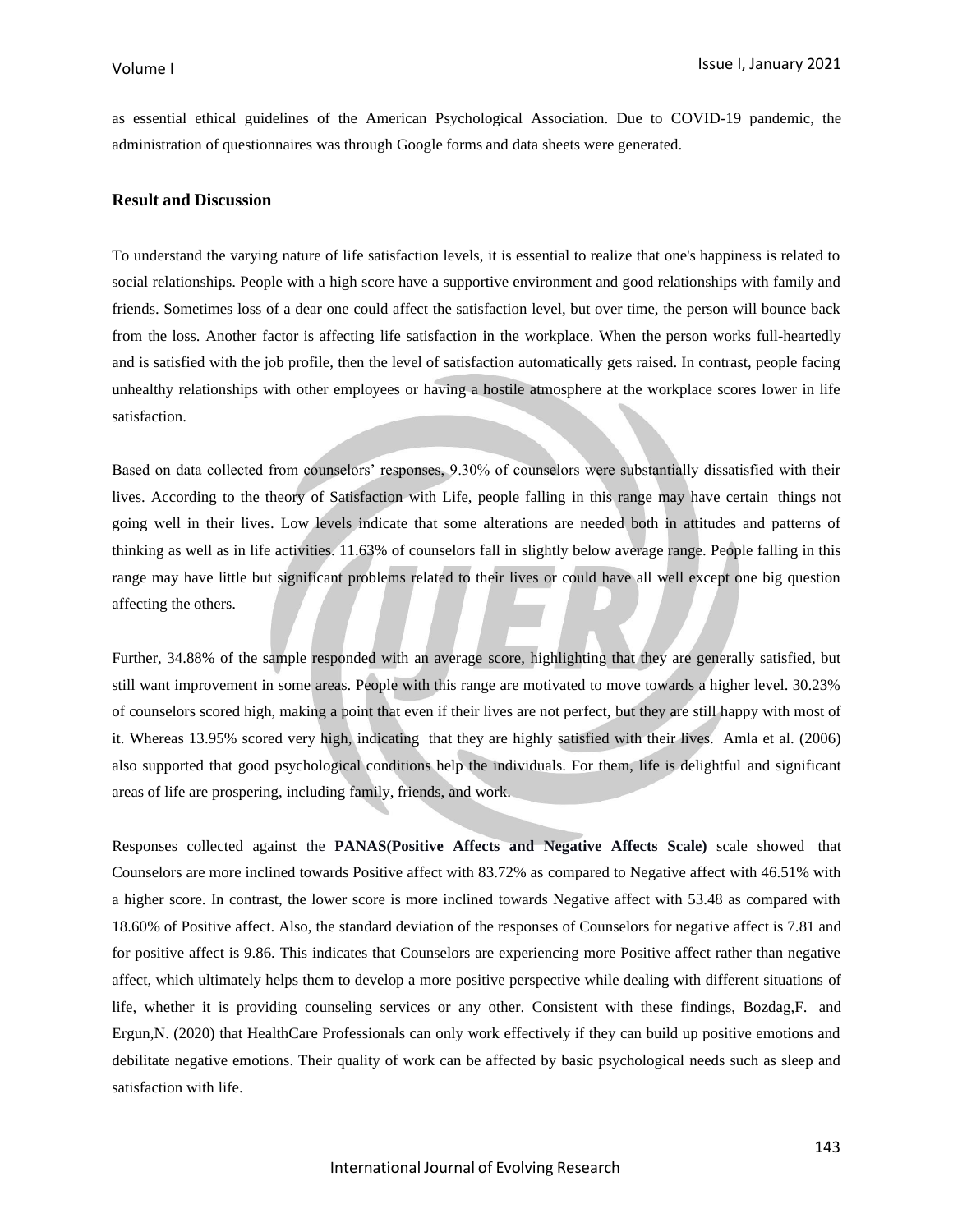Proactive Coping Inventory was used to measure coping skills for distress, as well as for those that foster better well-being and substantial satisfaction with life. Originally this inventory has 7 subscales, but for the study we have used two of them which are Proactive Coping and Strategic Planning. They both have high internal consistency of range from .71 to .85 and skewness is acceptable for symmetry around the mean. The data showed that majority of Counselors scored high in both the scales i.e. the mean score of proactive coping subscale is 42.13 and of strategic planning is 13.58, which represent that they are active and motivated towards their services.

Further, the study focused on the correlation between the subjective well-being and coping strategies of Counselors. Therefore, coefficient of correlation was calculated between subjective well-being (Satisfaction with life scale and Positive and Negative affects) towards coping strategies used by Counselors. The calculated correlation value i.e. 0.26, technically shows that there is a positive correlation, but the relationship between the variables is weak because the nearer the value is to zero, makes the relationship weaker (fig.1.0). The coefficient of determination value ( $\mathbb{R}^2$ ) is 0.07. A measure of the probability i.e. p-value is 0.03 and significant at p< .05. This means that the test hypothesis is false or should be rejected.

Fig. 1.0 Relationship between Subjective well-being and Coping skills of counselors



Therefore, there is a positive correlation between subjective well-being and coping skills of counselors. These results are consistent with the finding of Jordaan et al. (2007) and Jones et al.(2016), which explained that individuals' coping strategies are directly linked to their psychological well-being and empower them to perform their duties effectively..

## **Conclusion**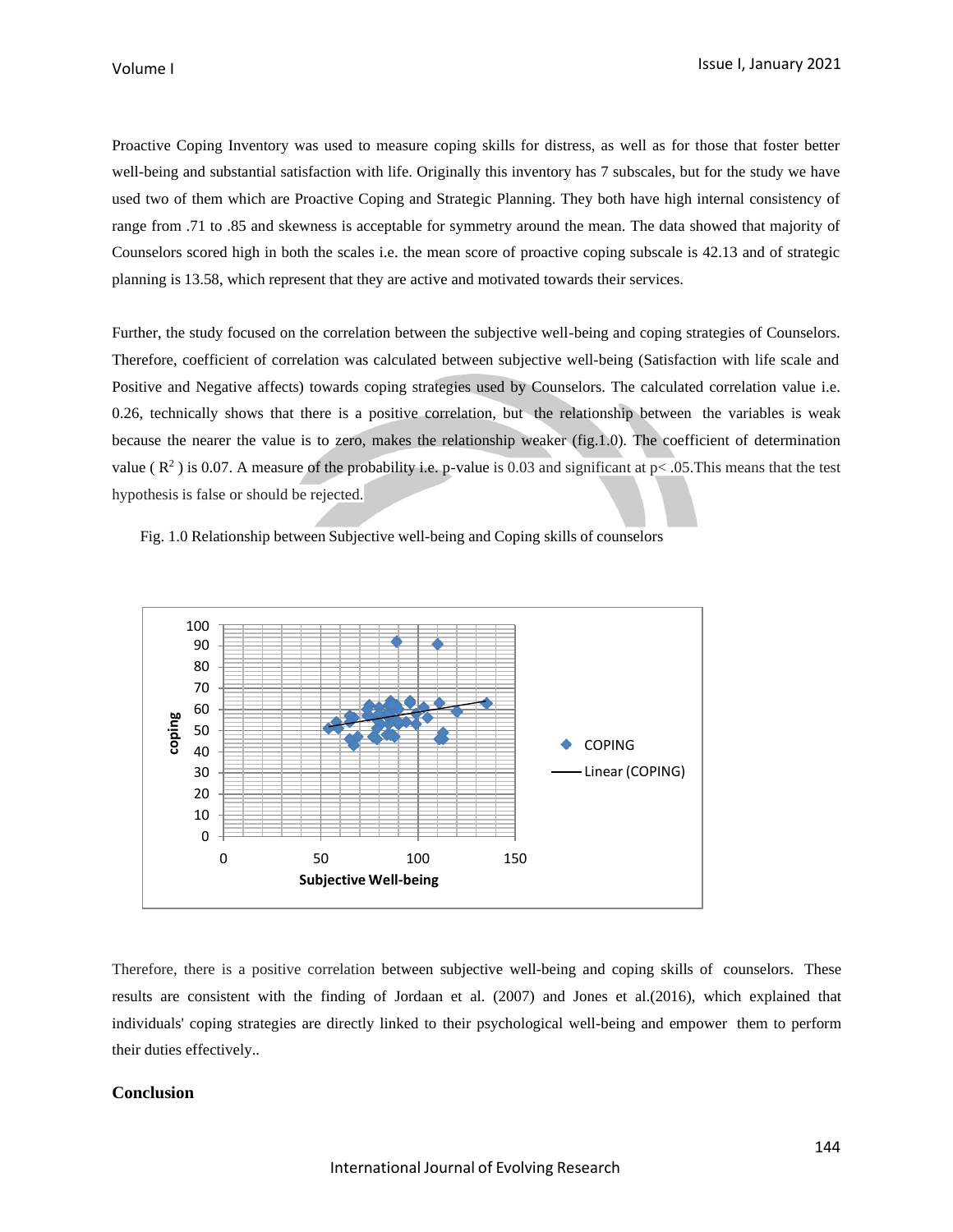The Counselors working during COVID-19 pandemic have experienced psychological challenges for themselves while providing counselling services and have learnt to cope up. The study found that the highest number of Counselors scored average on the Life satisfaction scale and is generally satisfied with life. But at the same time, they are motivated towards improvement. Also, they are more inclined towards positive affect and are more positive to deal with situations in a more positive manner. Thus Counselors scored high on coping skills equipping them to adapt themselves in problematic situations. The study concluded that although the requirement of the profession demands the counselor to be motivated and resilient to provide effective counseling services to the clients, at the same time, they too have different emotions which can be affected by different situations. These results are in line with previous study conducted by Babore, A., Lombardi, L., Viceconti, M. L. et al.(2020) on psychological effects mainly stress and coping among healthcare professionals during COVID-19 pandemic. They found that coping styles, including positive attitude, were the strongest defensive factors for stress and concluded that distress levels fall down when one approaches the problem with a positive outlook.

The findings are consistent with other studies which concluded that positive attitude at workplace helps the individuals to cope up with stress (Cai et al., 2020 ; Khalid et al., 2016). Functional coping strategy (Flesia et al., 2020) allows individuals to modify negative situations into positive alternatives, to provide better psychological wellbeing and quality of life. Thomson (2009) found that Counselors with high level of psychological well-being are more creative and productive to provide effective counseling services as compared with counselors with low level of psychological well-being. Also, counselors are more or less aware of various skills for developing better life satisfaction and coping strategies which they can use for counseling purposes and for themselves too. So we could conclude that even in the period of COVID-19 pandemic, they are more positive towards life challenges and can equip themselves with better-coping strategies according to the demand of time.

## **Disclosure Statement**

No potential conflict of interest was reported by the author(s).

## **References**

- **1.** Amati, M., Tomasetti, M, Ciuccarelli, M. (2010). Relationship of job satisfaction, psychological distress and stress-related biological parameters among healthy nurses: A longitudinal study. Journal of Occupational Health 52: 31–38. **<https://doi.org/10.1539/joh.L9042>**
- **2.** Amla, M. S., Zuria, M. & Salleh, A. (2006). Bimbingan dan Kaunseling Sekolah. Bangi : Penerbit Universiti Kebangsaan Malaysia.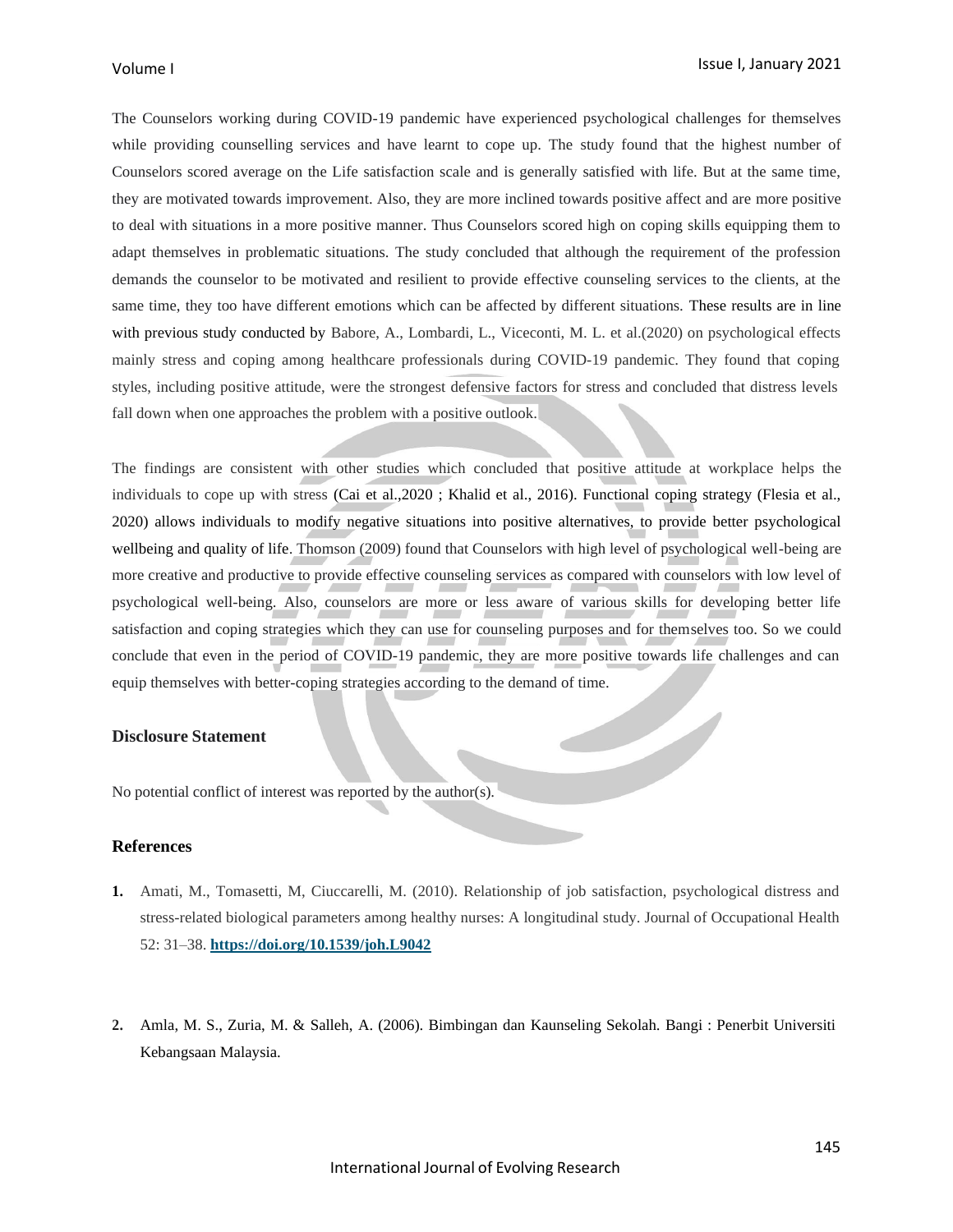- **3.** Babore, A., Lombardi, L., Viceconti, M. L., Pignataro, S., Marino, V., Crudele, M., Candelori, C., Bramanti, S. M., & Trumello, C. (2020). Psychological effects of the COVID-2019 pandemic: Perceived stress and coping strategies among healthcare professionals. *Psychiatry research*, *293*, 113366. <https://doi.org/10.1016/j.psychres.2020.113366>
- *4. Bozdag, F. and Ergun, N. (2020). Psychological Resilience of Healthcare Professionals During COVID-19 Pandemic.Psychological reports 0(0)1-20.Sage publication https://journals.sagepub.com/doi/pdf/10.1177/0033294120965477*
- Strategies of Frontline Medical Staff in Hunan Between January and March 2020 During the Outbreak of Coronavirus Disease 2019 (COVID-19) in Hubei, China. *Medical science monitor : international medical journal of experimental and clinical research*, *26*, e924171. <https://doi.org/10.12659/MSM.924171> **5.** Cai, H., Tu, B., Ma, J., Chen, L., Fu, L., Jiang, Y., & Zhuang, Q. (2020). Psychological Impact and Coping
- 6. Coral, M.(2012). Personality Burnout and Job Satisfaction A Study of HIV and AIDS Counsellors in North India, University of Jammu. <http://hdl.handle.net/10603/78327>
- 7. Diener, E. (2000). Subjective well-being: The science of happiness and a proposal for a national index. *American Psychologist*, 55(1), 34.
- 8. Diener, E. (2009). Subjective well-being. In E. Diener (Ed.), The science of well-being (pp. 11–58): New York: Spring.
- 9. Diener, E., Emmons, R. A., Larsen, R. J., & Griffin, S. (1985). The satisfaction with life scale.
- 10. Dodge, R., Daly, A., Huyton, J., & Sanders, L. (2012). The challenge of defining wellbeing. International Journal of Wellbeing, 2(3), 222-235. doi:10.5502/ijw.v2i3.4
- 11. Eryılmaz, A. (2017) The effectiveness of a peer-helping programme that increases subjective well-being, British Journal of Guidance & Counselling, 45:3, 225-237, DOI: [10.1080/03069885.2015.1057473](https://doi.org/10.1080/03069885.2015.1057473)
- **12.** Flesia, L., Fietta, V., Colicino, E., Segatto, B., and Monaro, M. (2020). Stable psychological traits predict perceived stress related to the COVID-19 outbreak. doi:10.31234/osf.io/yb2h8. **[https://doi.org/10.1111/j.1744-](https://doi.org/10.1111/j.1744-6570.2010.01175.x) [6570.2010.01175.x](https://doi.org/10.1111/j.1744-6570.2010.01175.x)**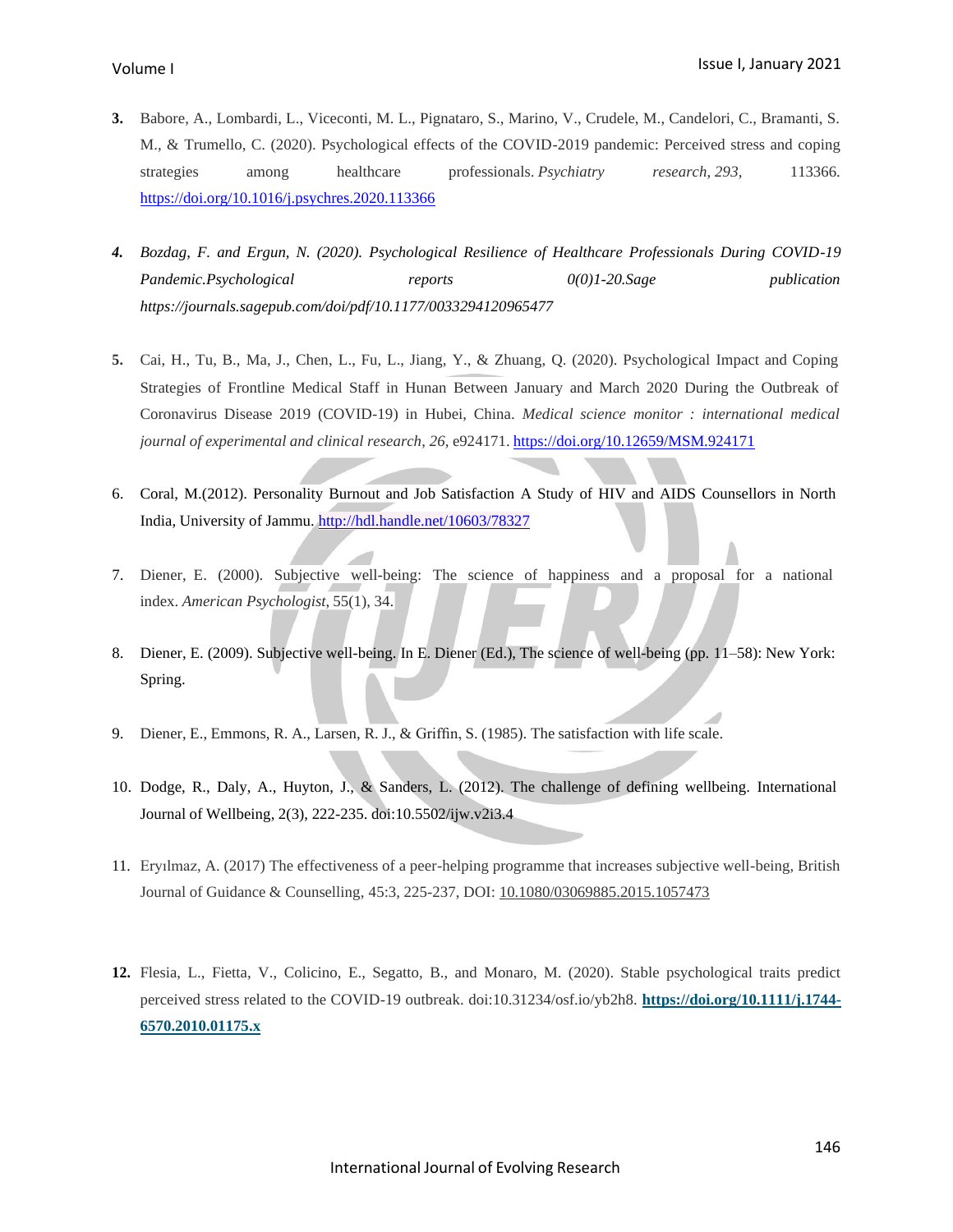- 13. Gray-Toft, Pamela & Anderson, James. (1981). Stress among hospital nursing staff: Its causes and effects. Social Science & Medicine. Part A: Medical Psychology & Medical Sociology. 15. 639-647. 10.1016/0271- 7123(81)90087-0.
- 14. Greenglass, E. (1998). The Proactive Coping Inventory (PCI). In R. Schwarzer (Ed.), Advances in health psychology research (Vols. CD-ROM). Berlin: Free University of Berlin
- 15. Greenglass, E., Fiksenbaum, L., & Burke, R.J. (1996). Components of social support, buffering effects and burnout: Implications for psychological functioning. Anxiety, Stress, and Coping: An International Journal, 9, 185-197.
- 16. Huat, C. S. (2018). The Relationship between Role Conflict and Burnout among Secondary School Counselors in Sarawak. Global Business and Management Research: An International Journal, 10, 10-22
- 17. Ilies, R, Dimotakis, N, De Pater, IE (2010) Psychological and physiological reactions to high workloads: Implications for well-being. Personnel Psychology 63(2): 407–436.
- 18. Ismail, M et al.(2017) The Counselors' Psychological Well Being, International Journal of Academic Research in Business and Social Sciences 2017, Vol. 7, No. 3 ISSN: 2222-6990 URL: <http://dx.doi.org/10.6007/IJARBSS/v7-i3/2773>
- 19. Jones, S.M. et al. (2016). Secondary Traumatic Stress, Vicarious Post-traumatic Growth and Coping among health professional; A comparison study. New Zealand Journal of Psychology, 45, 20-29.
- 20. Kackin,O. et al, Ciydim,E. et al (2020). Experiences and psychosocial problems of nurses caring for patients diagnosed with COVID-19 in Turkey: A qualitative study. Department of Mental Health and Psychiatric Nursing, Florence Nightingale Nursing Faculty, Istanbul University – Cerrahpaşa, Istanbul, Turkey. [https://doi.org/10.1177/0020764020942788](https://doi.org/10.1177%2F0020764020942788)
- 21. Khalid I., Khalid T.J., Qabajah M.R., Barnard A.G., Qushmaq I.A. Healthcare workers emotions, perceived stressors and coping strategies during a MERS-CoV outbreak. *Clin. Med. and Res.* 2016;14(1):7–14. doi: 10.3121/cmr.2016.1303.
- 22. Lee, S. H., Juang, Y. Y., Su, Y. J., Lee, H. L., Lin, Y. H., Chao, C. C. (2005). Facing SARS: Psychological impacts on SARS team nurses and psychiatric services in a Taiwan general hospital. General Hospital Psychiatry, 27(5), 352–358. <https://doi.org/10.1016/j.genhosppsych.2005.04.007>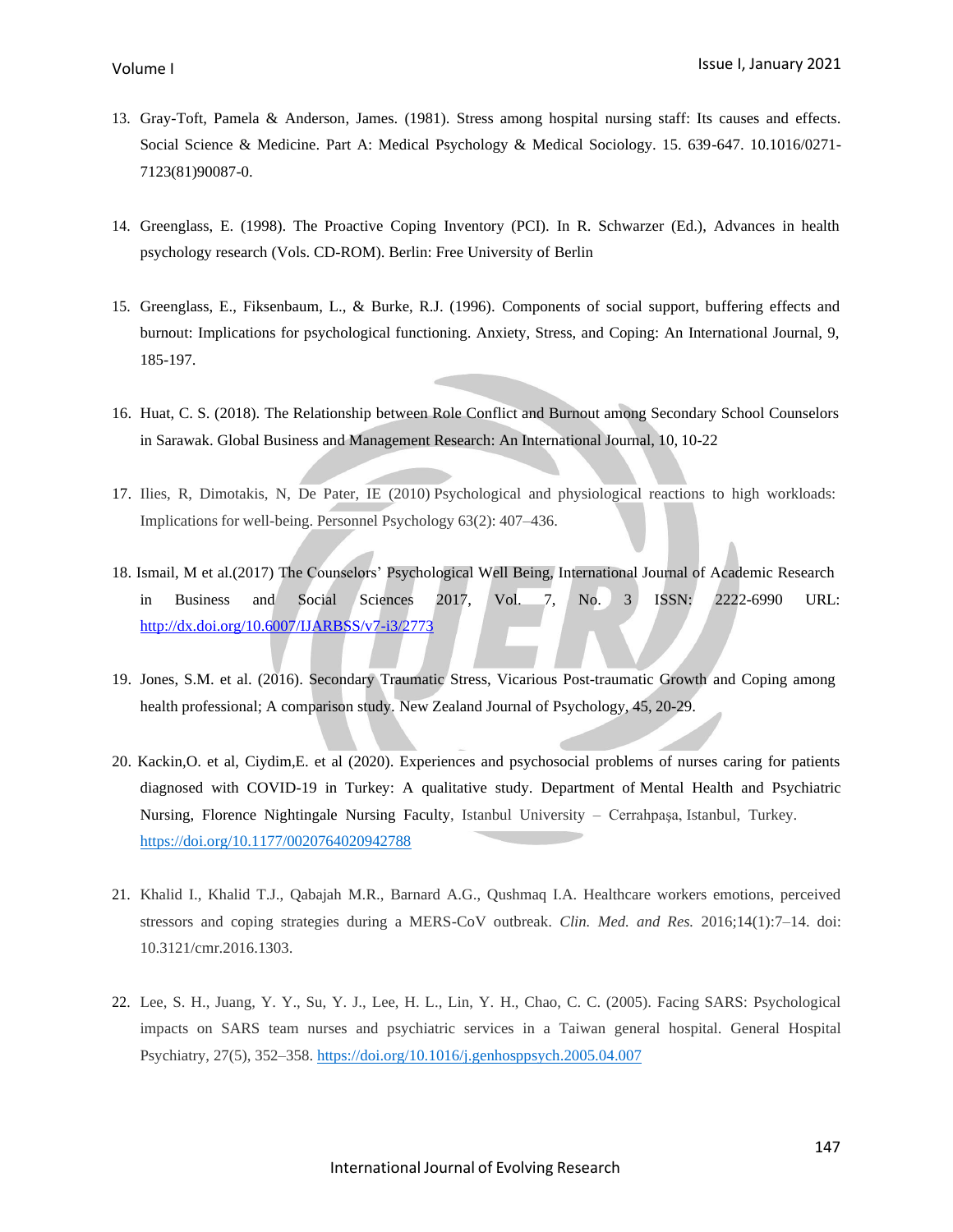- 23. Lee, T. S. et al. (2019) Impact of Coping Strategies on Nurses' Well-Being and Practice. Journal of nursing Scholarship · February 2019 DOI: 10.1111/jnu.12467
- 24. Mahomed, N.J.B. et al. (2019) Coping Strategies and Psychological Well-being of Guidance and Counseling Teachers in Schools. Creative Education, 10, 30283040.
- 25. Matthews, KA, Cottington, EM, Talbott, E. (1987) Stressful work conditions and diastolic blood pressure among blue collar factory workers. American Journal of Epidemiology 126(2): 280–291. <https://doi.org/10.1093/aje/126.2.280>
- 26. Maunder, R. G., Lancee, W. J., Balderson, K. E., Bennett, J. P., Borgundvaag, B., Evans, S., . . . Wasylenki, D. A. (2006). Long-term psychological and occupational effects of providing hospital healthcare during SARS outbreak. Emerging Infectious Diseases, 12(12), 1924–1932. <https://doi.org/10.3201/eid1212.060584>
- 27. McLeod, J. & McLeod,J. (2014): Research on embedded counselling: An emerging topic of potential importance for the future of counselling psychology, Counselling Psychology Quarterly, DOI: 10.1080/09515070.2014.942774
- 28. Mullen, P. R., & Gutierrez, D. (2016). Burnout, Stress and Direct Student Services among School Counselors. The Professional Counselor, 6, 344-359. <https://doi.org/10.15241/pm.6.4.344>
- 29. Mullen, P. R., Blount, A. J., Lambie, G. W., & Chae, N. (2017). School Counselors' Perceived Stress, Burnout, and Job Satisfaction. Professional School Counseling, 21. <https://doi.org/10.1177/2156759X18782468>
- 30. O'Neill, C. P., & Zeichner, A. (1985). Working women: A study of relationships between stress, coping and health. Journal of Psychosomatic Obstetrics and Gynaecology, 4, 105-116.
- 31. Picco L, Yuan Q, Vaingankar JA, Chang S, Abdin E, Chua HC, et al. (2017) Positive mental health among health professionals working at a psychiatric hospital. PLoS ONE 12(6): e0178359. <https://doi.org/10.1371/journal.pone.0178359>
- 32. Roy, D., Tripathy, S., Kar, S. K., Sharma, N., Verma, S. K., & Kaushal, V. (2020). Study of knowledge, attitude, anxiety & perceived mental healthcare need in Indian population during COVID-19 pandemic. *Asian journal of psychiatry*, *51*, 102083. <https://doi.org/10.1016/j.ajp.2020.102083>